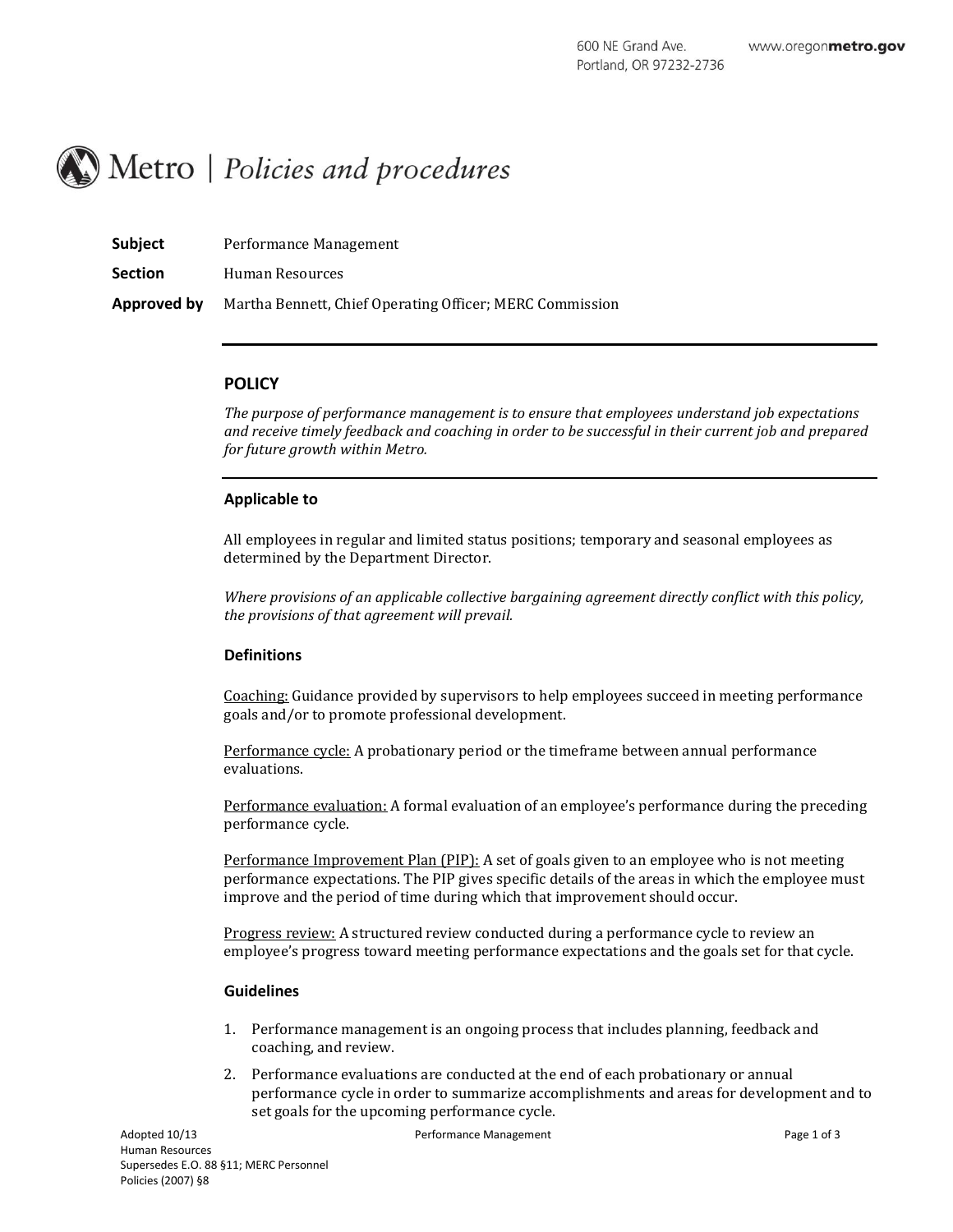## **Procedures**

- 1. Shortly after an employee begins a new position or performance cycle, the supervisor should initiate a performance planning dialogue with the employee to clarify job responsibilities and identify goals.
- 2. Feedback and coaching should be ongoing throughout the performance cycle and can be initiated by either the employee or the supervisor.
	- a. Employees are encouraged to ask for feedback and clarification of performance expectations as needed.
	- b. Supervisors are encouraged to provide coaching as soon as possible when an employee's performance is falling short of expectations.
- 3. Supervisors are required to conduct formal performance evaluations at the end of an employee's probationary period and annually. In addition, a mid-year progress review is required and a mid-probation progress review is strongly recommended.
	- a. A satisfactory performance evaluation is not a guarantee of an increase in wages, salary or benefits, advancement or continued employment.
	- b. A copy of the performance evaluation is kept in the employee's official personnel file.
	- c. In the event that an employee disagrees with any portion of the supervisor's written comments, the employee may submit a written response, which will be included in the employee's personnel file along with the evaluation.
		- i. A response may be submitted at any time; however, the response must be submitted within 10 working days of receipt of the evaluation to be considered as part of the final evaluation. The supervisor has final authority for the evaluation.
		- ii. If an employee submits a written question or concern, the supervisor will discuss the employee's concerns with the employee and provide a written response.
- 4. Progress reviews and performance evaluations will be conducted in accordance with the Human Resources (HR) Department's Performance Planning and Evaluation Guide. Supervisors may contact HR for additional guidance as needed.
- 5. If an employee receives an unsatisfactory overall performance rating, the employee will be placed on a Performance Improvement Plan (PIP) with specific goals and timelines to improve performance. If an employee does not meet the PIP goals within the designated timelines, the employee may be subject to discipline.
- 6. A supervisor's failure to provide an employee with a performance evaluation or place the employee on a PIP does not guarantee that an employee's performance is satisfactory or waive management's right to pursue disciplinary action as appropriate. Employees should ask their supervisors and/or notify HR if they do not receive a timely mid-year progress review or performance evaluation.

### **Responsibilities**

### Employees:

 Ask your supervisor for clarification or feedback if you are unsure of performance expectations.